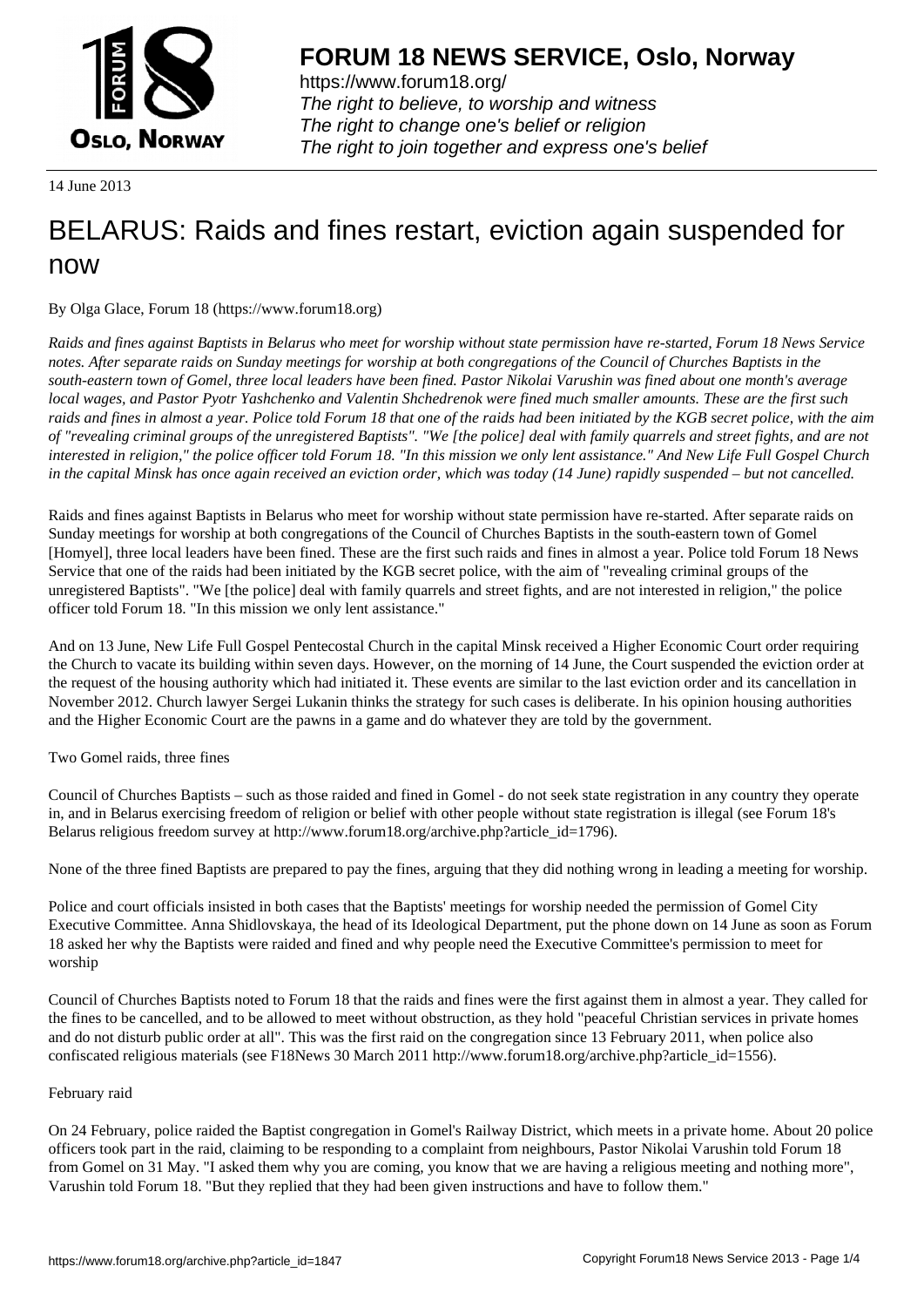February fine

On 10 April, the Railway District Court found Varushin guilty and fined him 4,000,000 Roubles (about 2,600 Norwegian Kroner, 350 Euros, or 460 US Dollars). Local Baptists told Forum 18 that this is equivalent to about one month's local wages. Varushin told Forum 18 that this would be deducted from his salary at a rate of 20 per cent each month.

"This fine is my award, as it's better to be punished for kind deeds than for evil ones," Varushin told Forum 18. "We have our eternal laws which we can't violate. We are ready to take sufferings, fines, and even death, but we'll be faithful to God's law."

Forum 18 asked an official of Railway District Court on 3 June why the fine was so large. But the official who answered the phone, who would not give his name, stated that information on the case could only be disclosed only to those who were involved.

Varushin was convicted under Article 23.34, Part 2 of the Code of Administrative Offences, which punishes organisers who violate regulations for holding demonstrations or other mass public events. This is the first time since April 2012 (when Jehovah's Witnesses were fined) that the authorities have used this Article against people meeting for worship without state permission (see Forum 18's Belarus religious freedom survey at http://www.forum18.org/archive.php?article\_id=1796).

Pastor Varushin's activity broke the Law on Mass Events, as he "organised and conducted a meeting of citizens without appropriate permission from Gomel City Executive Committee". The verdict also records his insistence to the court that leading a meeting for worship "does not constitute a crime".

"Many of us, about 50 people, came to the Court to demonstrate our support for each other," Varushin told Forum 18. He appealed against the fine to Gomel Regional Court, but on 26 April it upheld the lower court's verdict.

April raid

On 14 April the Baptist congregation in Gomel's Soviet District, which also meets for worship in a private home, was raided. About ten police officers broke into the private house where Pastor Pyotr Yashchenko was leading Sunday worship, blocking all the exits. "They stationed a police officer at every gate and every door," Yashchenko told Forum 18 from Gomel on 10 June.

Officers demanded that the Baptists stop worshipping, and then audio recorded the meeting, took photographs, and interrogated those present. They also took down their internal passport details and home addresses.

Yashchenko added that church members were scared, as this was the first raid on their congregation and unexpected. "God knows what their intentions were and what will be the consequences," he told Forum 18. He noted that although many church members were frightened by the raid, most continue to attend meetings for worship regularly.

During the raid and the house search, police confiscated several boxes of religious literature, as well as personal religious literature from a number of those present. It remains unknown why literature was confiscated and where it was taken.

"Revealing criminal groups of the unregistered Baptists"

The duty officer at the police station whose officers participated in the raid – after consulting colleagues – told Forum 18 on 11 June that he remembered the raid. The officer – who would not give his name - said it had been initiated by the KGB secret police, with the aim of "revealing criminal groups of the unregistered Baptists". "We [the police] deal with family quarrels and street fights, and are not interested in religion," the police officer told Forum 18. "In this mission we only lent assistance."

KGB officers in Gomel refused to discuss why the Baptist service was raided, insisting to Forum 18 on 12 June that the information is "classified".

## May fines and June appeal

On 31 May, Judge Sergei Vlasov of Soviet District Court fined Yashchenko and Valentin Shchedrenok (who was preaching when police broke in) 200,000 Roubles (about 130 Norwegian Kroner, 17 Euros or 23 US Dollars) each. In his verdict, Judge Vlasov noted that "the education of the individuals might be achieved by giving them an administrative punishment in the form of a fine". At least 20 church members came to the court to support their two leaders.

Pastor Yashchenko commented that the fine he received was minimal, compared to the 20 times larger fine imposed on Pastor Varushin in April.

Both Baptists were found guilty of breaking Administrative Code Article 23.34, Part 1. Unlike Part 2, which punishes those like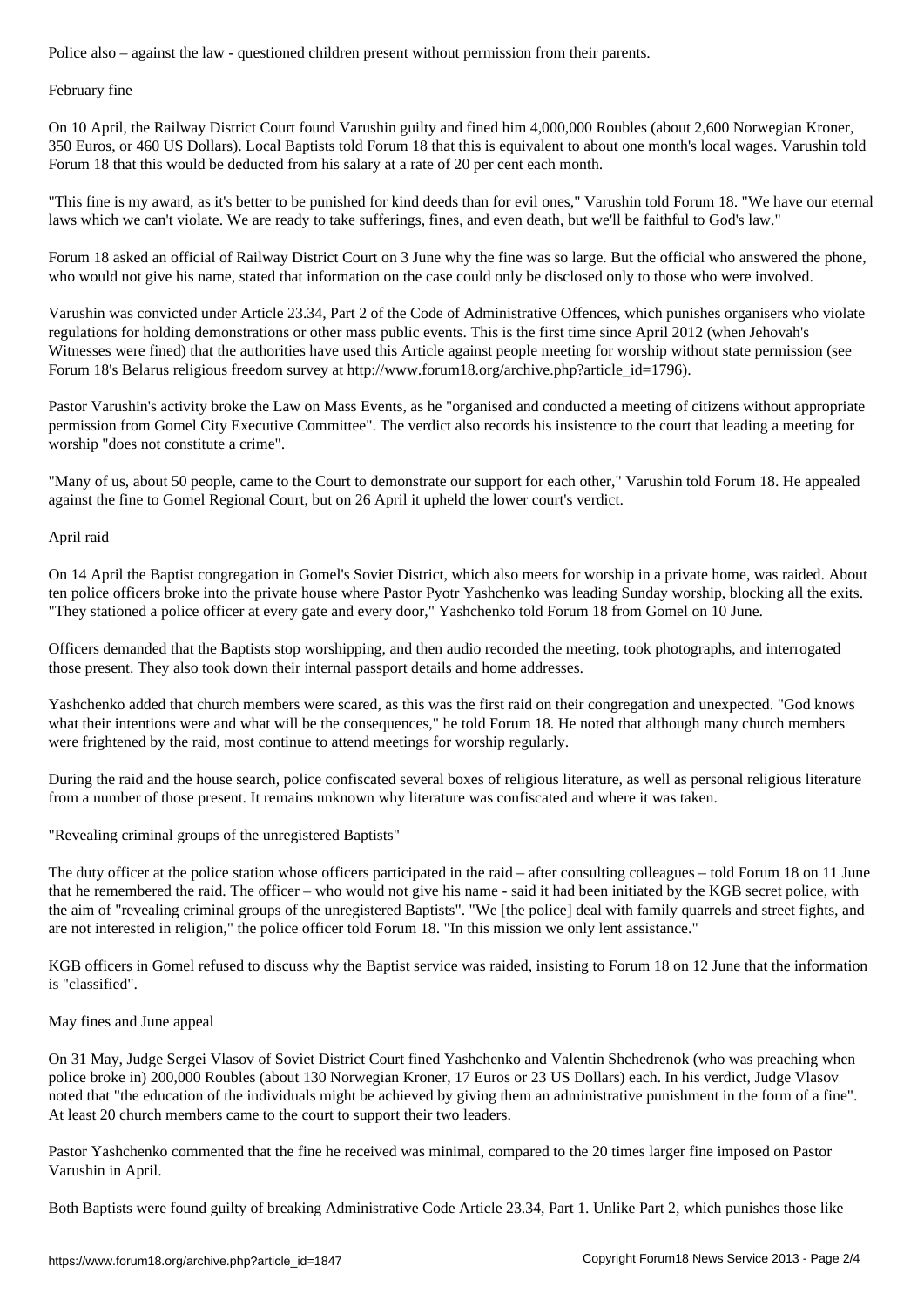to sign the protocols as we are not guilty," Yashchenko told Forum 18.

Forum 18 was unable to reach Judge Vlasov at the Court on 7 June.

Also on 31 May, the owner of the house where the church meets, Andrei Tupalsky, was summoned to the City Executive Committee, where he was warned that next time he would face criminal prosecution, Baptists told Forum 18.

At the trial no mention was made of the literature confiscated during the raid.

Yashchenko and Shchedrenok have appealed to Gomel Regional Court. The appeals are due to be held on 21 June, the Court Chancellery told Forum 18 on 14 June.

Yashchenko told Forum 18 his appeal argues that it was illegal to disrupt a peaceful meeting and interrogate the participants. "It is unlikely that we'll be acquitted, since the authorities force us to get registered", he commented. "But while there is no freedom of New Testament preaching, registration is out of the question."

Another eviction order, another suspension

On 13 June New Life Church in Minsk received a Higher Economic Court order requiring the Church to vacate its building within seven days. The order was dated 31 May and has been seen by Forum 18. As soon as the Church received the eviction order, it called a special prayer meeting on the evening of 13 June to pray for the preservation of their building and the speedy recovery of their pastor Viktor Goncharenko, who is in hospital after suffering a stroke.

However, on the morning of 14 June, the Church learned that the housing authority which initiated the eviction had recalled its request from the Court a week earlier.

New Life has been struggling since 2002 to keep control of its private church property. This is a renovated cowshed on the edge of the city, which the authorities claim cannot have its use changed into a church. However, since January 2001 meetings for worship by a Belarusian Orthodox Church (Moscow Patriarchate) parish in a converted railway carriage 500 metres (yards) away from New Life have faced any problems related to the railway carriage's legal status or use as a place of worship. In November 2004 police by mistake visited the Orthodox Church thinking it was New Life Church (see eg. F18News 21 February 2005 http://www.forum18.org/archive.php?article\_id=516).

Higher Economic Court executor Olga Shcherbovich, who signed the eviction order, told Forum 18 on 14 May that the recall procedure was underway as the housing authorities had retracted their request. At a hearing at Minsk City Economic Court later in the day, in a decision seen by Forum 18, Judge Andrei Avdeyev formally suspended the eviction order.

"We asked for it to be cancelled, but the judge said this could not be done as the housing authority had asked for it to be suspended, not cancelled," Church lawyer Sergey Lukanin told Forum 18 after the hearing. "The judge said verbally that the maximum such an order can be suspended for is six months, so they could come back to us at any time within this period." He added that the housing authority had asked the court for the suspension on 5 June. He did not know why the eviction order had been delivered to the church on 13 June, a week later the same authority had asked for its suspension.

## Why?

Lukanin said that he did not understand the logic of the authorities' actions. "Now they are about to deprive us of our church building, then they recall the order and send it to the archives, later they resume it and then recall it again," he complained to Forum 18 on 14 June.

The last eviction order New Life received was on 27 November 2012. After protests, the authorities cancelled the eviction order too (see F18News 5 December 2012 http://www.forum18.org/archive.php?article\_id=1776). That eviction order came amid wider moves against the political opposition (see Forum 18's Belarus religious freedom survey at http://www.forum18.org/archive.php?article\_id=1796).

Lukanin thinks the strategy for such cases is deliberate. In his opinion housing authorities and the Higher Economic Court are the pawns in a game and do whatever they are told. He did not specify who gives the orders. "Both housing authorities and the court executor seemed very happy to announce that the eviction case is over," he commented.

Church administrator Vitaly Antonchikov noted that, when the November 2012 eviction order was cancelled, he brought a letter of gratitude to Dmitry Shashok, the head of the Moscow District Housing Authority which had sought the eviction. Antonchikov had received an "almost friendly reception".